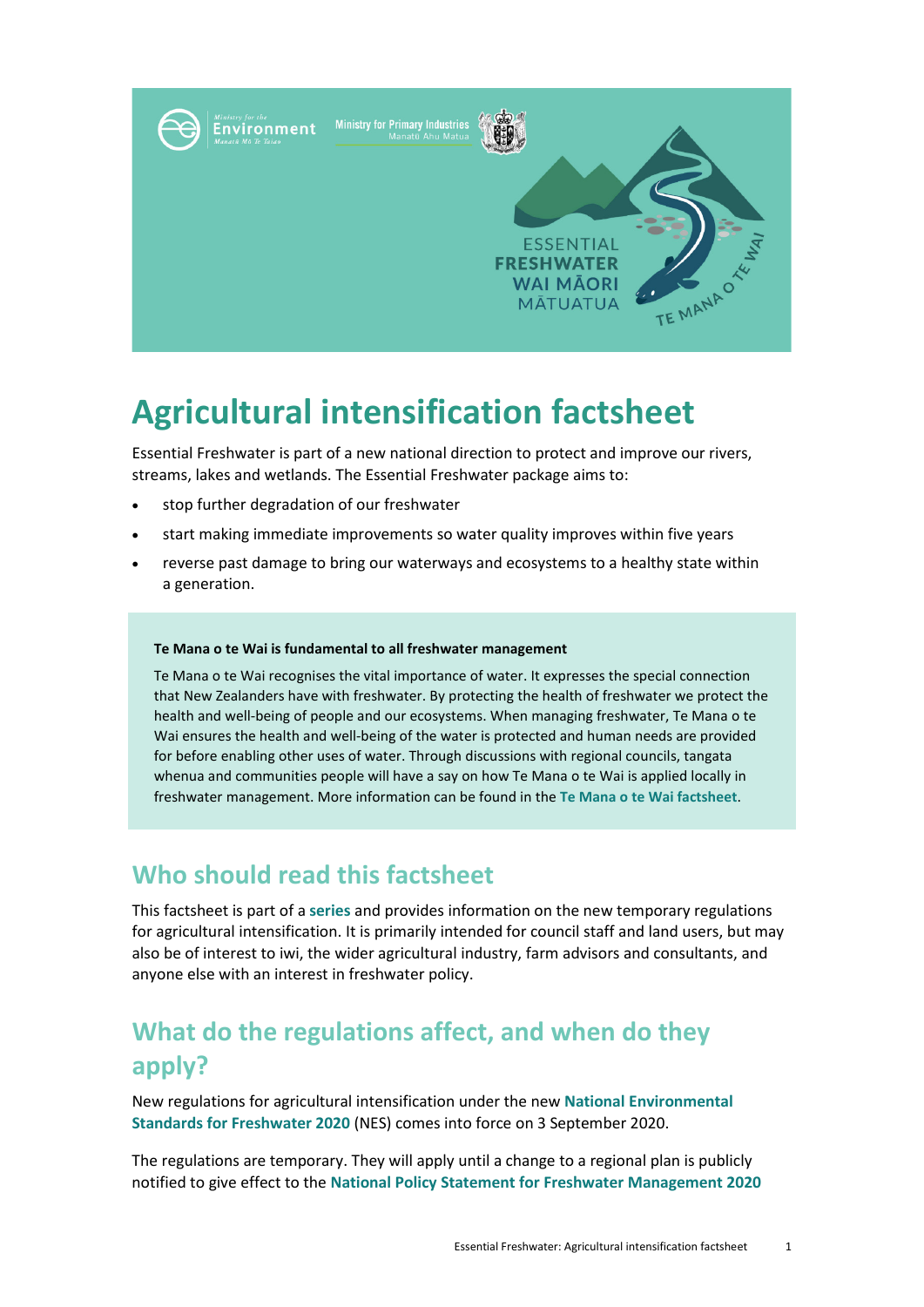(NPS-FM 2020), which must be done by 31 December 2024 at the latest. The regulations include a provision so that they will automatically be revoked on 1 January 2025.

The relationship between these new regulations and existing consents or existing lawful activities is set out in section 43B of the RMA. In general:

- consents granted prior to gazettal<sup>[1](#page-1-0)</sup> of the regulations prevail until reviewed
- consents also prevail if there was a decision made about whether or not to notify the relevant consent application prior to gazettal of the regulations
- activities that require a consent under the regulations may be able to continue temporarily under **section 20A(2)** of the RMA if:
	- − they were permitted, or allowed without a consent, and lawfully established, prior to the relevant regulations commencing; and
	- the effects of the activities are of the same or similar character, scale, and intensity as they were before commencement; and
	- − the person carrying out the activities applies for consent no later than 6 months after commencement. The activities may continue until the consent application, and any appeals, are finally determined.

A regional rule or resource consent can be more stringent than any of the agricultural intensification rules in the regulations. If this is the case, the more stringent regional rule or consent prevails over the regulations.

# **What are the regulations?**

### **Intensification activities covered by the regulations**

The regulations apply to specified intensification of agricultural land, and associated discharges of contaminants into or onto land including in circumstances that may result in the contaminant (or any other contaminant emanating as a result of natural processes from the contaminant) entering water.

### **Permitted activities**

The following small-scale intensification is **permitted**:

- the conversion of land from plantation forestry to pastoral land use, provided the amount of land in pastoral use never increases by more than 10 hectares compared to the end of 2 September 2020
- the conversion of land on a farm to dairy farm land, provided the amount of land in dairy farm use never increases by more than 10 hectares compared to the end of 2 September 2020

 $\overline{a}$ 

<span id="page-1-0"></span> $<sup>1</sup>$  5 August 2020</sup>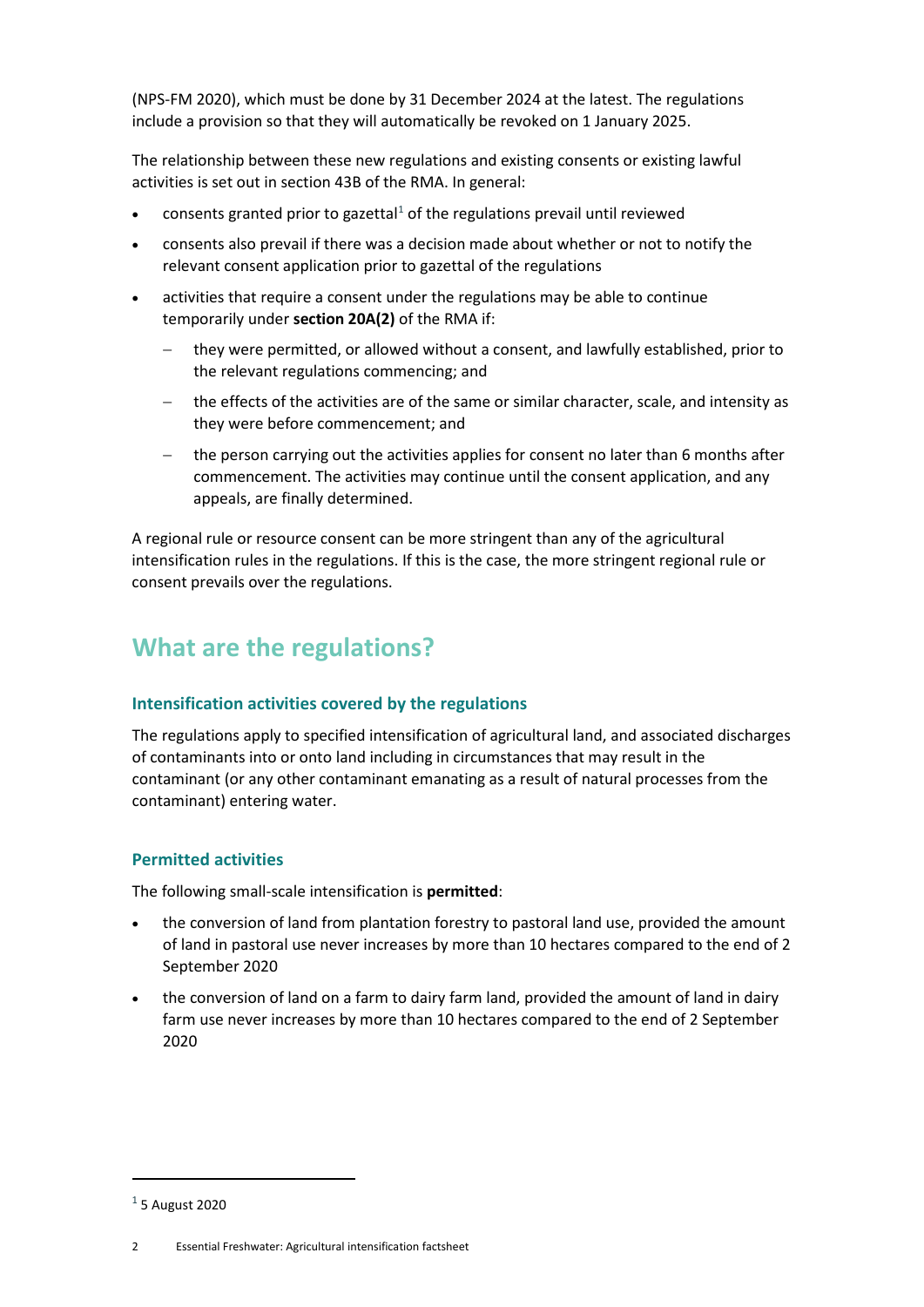- expanding the area of dairy farm land that is irrigated, provided the amount of irrigated dairy farm land never increases by more than 10 hectares compared to the end of 2 September [2](#page-2-0)020. This only applies to farms of a certain size<sup>2</sup>
- expanding the area of land on a farm used as dairy support land below the maximum area used for dairy support land between 1 July 2014 and 30 June 2019. This only applies to farms of a certain size.<sup>2</sup>

### **Activities requiring a resource consent**

If the specified intensification activities are not permitted they will require a resource consent as a **discretionary activity**.

Resource consents can be granted only if the regional council is satisfied the activity will not increase contaminant loads in the catchment, or concentrations of contaminants in freshwater or other receiving environments (compared with the loads or concentrations as at 2 September 2020).

The consents can only be granted for a term which ends before 1 January 2031. After a consent expires, activities will need to get another consent or, if the regulations have been revoked (on 1 January 2025) comply with applicable regional rules.

Information on the temporary provisions relating to intensification of winter grazing is provided in the **[intensive winter](https://www.mfe.govt.nz/publications/fresh-water/essential-freshwater-intensive-winter-grazing) grazing factsheet**.

## **Why these regulations?**

Agricultural intensification can result in higher levels of nutrients, sediment and microbial contamination of our rivers, lakes, wetlands and groundwater.

As well as these regulations, the **[National Policy Statement for Freshwater Management](https://www.mfe.govt.nz/publications/fresh-water/national-policy-statement-freshwater-management-2020) 2020** (NPS-FM 2020) has been introduced. The NPS-FM 2020 requires regional and district councils to work with their communities to prepare changes to their regional policy statements and regional and district plans that give effect to the NPS-FM 2020. These changes will need to be notified by 31 December 2024. These plans will include setting limits on resource use such as nutrient and sediment levels, but in the meantime these temporary regulations will help stop contaminant discharges from increasing.

### **More about the Essential Freshwater package**

The package includes a number of new provisions including:

• new **[National Environmental Standards for Freshwater](http://www.legislation.govt.nz/regulation/public/2020/0174/latest/LMS364099.html)**

 $\overline{a}$ 

- new **[stock exclusion regulations](http://www.legislation.govt.nz/regulation/public/2020/0175/latest/LMS379869.html)** under section 360 of the RMA
- amendments to the **[Resource Management \(Measurement and Reporting of Water](http://www.legislation.govt.nz/regulation/public/2020/0176/latest/LMS351161.html)  [Takes\) Regulations 2010](http://www.legislation.govt.nz/regulation/public/2020/0176/latest/LMS351161.html)**

<span id="page-2-0"></span><sup>2</sup> Farms with agricultural systems (pastoral or arable) of 20 ha or more, horticultural systems of 5 hectares or more, or any combination of 20 ha or more.